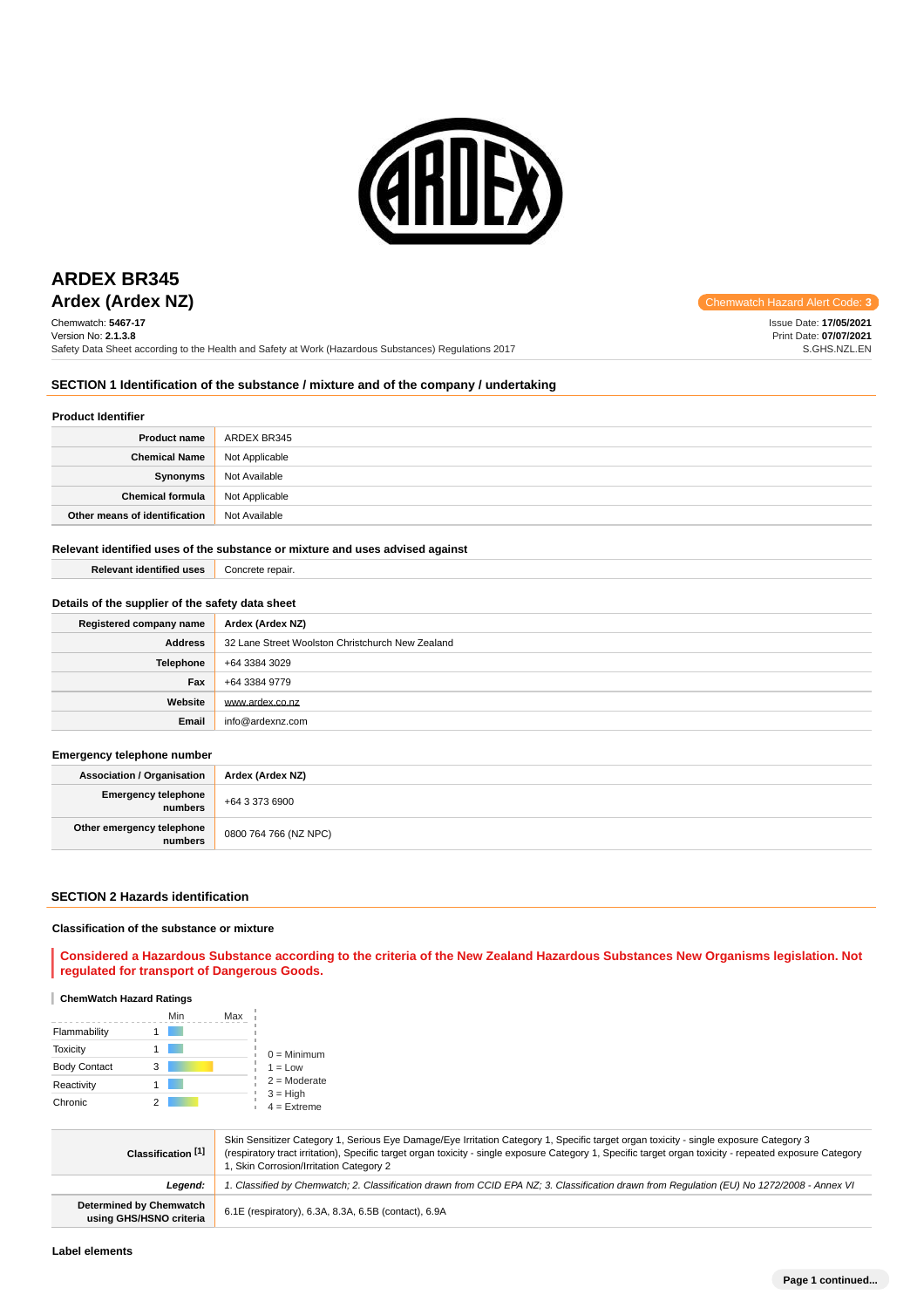

**Signal word Danger**

### **Hazard statement(s)**

| H317 | May cause an allergic skin reaction.                            |
|------|-----------------------------------------------------------------|
| H318 | Causes serious eye damage.                                      |
| H335 | May cause respiratory irritation.                               |
| H370 | Causes damage to organs.                                        |
| H372 | Causes damage to organs through prolonged or repeated exposure. |
| H315 | Causes skin irritation.                                         |

### **Precautionary statement(s) Prevention**

| P260 | Do not breathe dust/fume.                                                        |
|------|----------------------------------------------------------------------------------|
| P271 | Use only outdoors or in a well-ventilated area.                                  |
| P280 | Wear protective gloves, protective clothing, eye protection and face protection. |
| P270 | Do not eat, drink or smoke when using this product.                              |

### **Precautionary statement(s) Response**

| P305+P351+P338 | IF IN EYES: Rinse cautiously with water for several minutes. Remove contact lenses, if present and easy to do. Continue rinsing. |
|----------------|----------------------------------------------------------------------------------------------------------------------------------|
| P308+P311      | IF exposed or concerned: Call a POISON CENTER/doctor/physician/first aider.                                                      |
| P310           | Immediately call a POISON CENTER/doctor/physician/first aider.                                                                   |
| P302+P352      | IF ON SKIN: Wash with plenty of water and soap.                                                                                  |

### **Precautionary statement(s) Storage**

|           | .                                                                                   |
|-----------|-------------------------------------------------------------------------------------|
| P405      |                                                                                     |
| P403+P233 | Store in<br>n a well-ventilated place. Keep container *<br>/ closed.<br>' tiahtiv c |
|           |                                                                                     |

### **Precautionary statement(s) Disposal**

**P501** Dispose of contents/container to authorised hazardous or special waste collection point in accordance with any local regulation.

### **SECTION 3 Composition / information on ingredients**

### **Substances**

See section below for composition of Mixtures

# **Mixtures**

| <b>CAS No</b> | %[weight]                                                                                                                                                                                              | Name                                       |
|---------------|--------------------------------------------------------------------------------------------------------------------------------------------------------------------------------------------------------|--------------------------------------------|
| 14808-60-7.   | $30 - 60$                                                                                                                                                                                              | graded sand                                |
| 65997-15-1    | 10-30                                                                                                                                                                                                  | portland cement                            |
| 1327-36-2     | $1 - 10$                                                                                                                                                                                               | aluminosilicate                            |
| 1317-65-3     | $1 - 0$                                                                                                                                                                                                | calcium carbonate                          |
| 1302-93-8     | $<$ 5                                                                                                                                                                                                  | mullite                                    |
| 7778-18-9     | $<$ 5                                                                                                                                                                                                  | calcium sulfate                            |
| 13397-24-5    | $<$ 5                                                                                                                                                                                                  | gypsum                                     |
| 69012-64-2    | $<$ 5                                                                                                                                                                                                  | silica. fumes                              |
| Not Available | balance                                                                                                                                                                                                | Ingredients determined not to be hazardous |
| Legend:       | 1. Classified by Chemwatch; 2. Classification drawn from CCID EPA NZ; 3. Classification drawn from Requlation (EU) No 1272/2008 - Annex VI;<br>4. Classification drawn from C&L * EU IOEL Vs available |                                            |

# **SECTION 4 First aid measures**

| Description of first aid measures |                                                                                                                                                                                                                                                                                                                                                                                                                                                                                                                                                                                   |  |  |
|-----------------------------------|-----------------------------------------------------------------------------------------------------------------------------------------------------------------------------------------------------------------------------------------------------------------------------------------------------------------------------------------------------------------------------------------------------------------------------------------------------------------------------------------------------------------------------------------------------------------------------------|--|--|
| <b>Eye Contact</b>                | If this product comes in contact with the eyes:<br>Immediately hold eyelids apart and flush the eye continuously with running water.<br>Ensure complete irrigation of the eye by keeping eyelids apart and away from eye and moving the eyelids by occasionally lifting the upper<br>and lower lids.<br>▶ Continue flushing until advised to stop by the Poisons Information Centre or a doctor, or for at least 15 minutes.<br>Transport to hospital or doctor without delay.<br>▶ Removal of contact lenses after an eye injury should only be undertaken by skilled personnel. |  |  |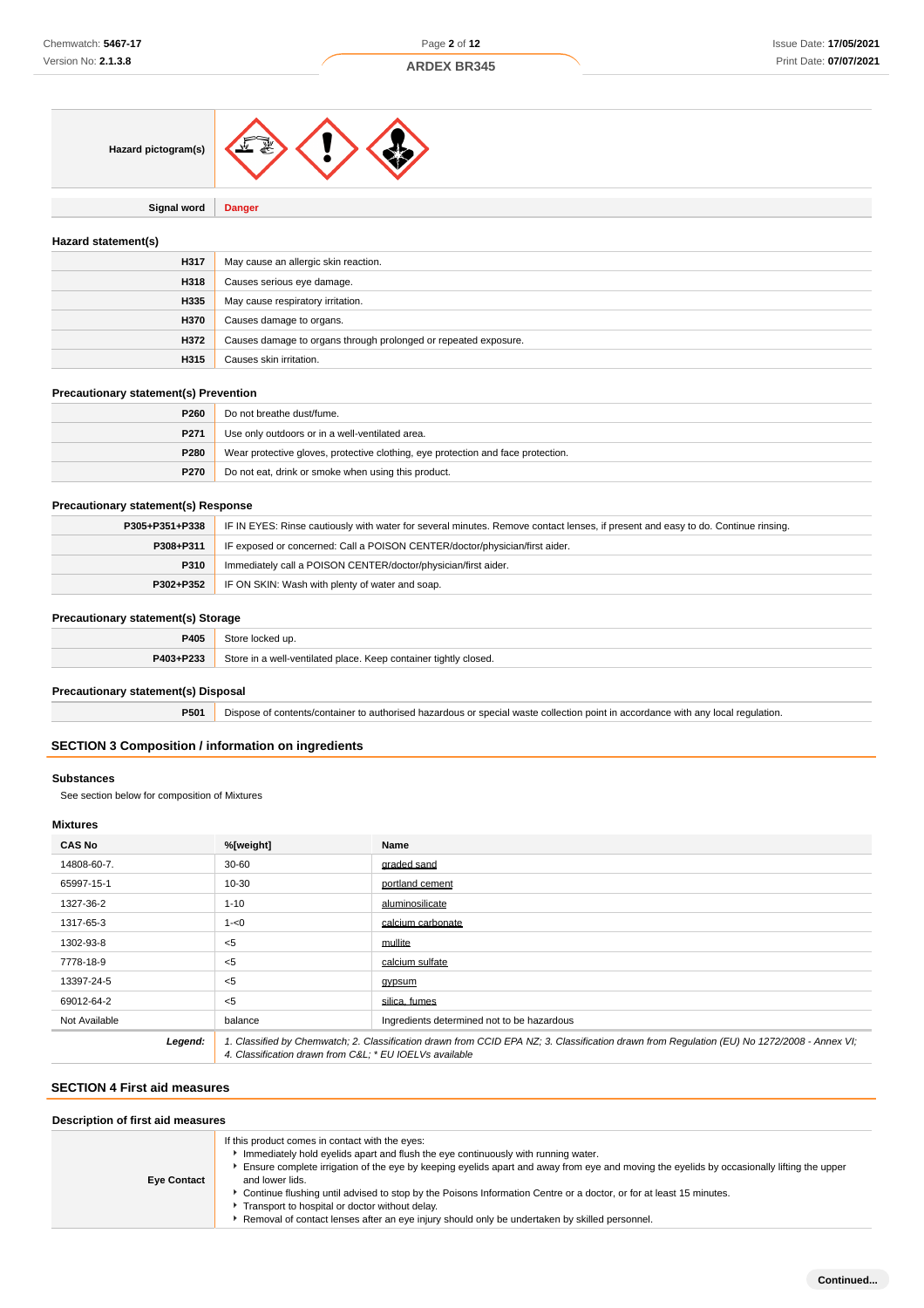| <b>Skin Contact</b> | Immediately flush body and clothes with large amounts of water, using safety shower if available.<br>• Quickly remove all contaminated clothing, including footwear.<br>• Wash skin and hair with running water. Continue flushing with water until advised to stop by the Poisons Information Centre.<br>Transport to hospital, or doctor.<br>For thermal burns:<br>Decontaminate area around burn.<br>• Consider the use of cold packs and topical antibiotics.<br>For first-degree burns (affecting top layer of skin)<br>Hold burned skin under cool (not cold) running water or immerse in cool water until pain subsides.<br>Use compresses if running water is not available.<br>Cover with sterile non-adhesive bandage or clean cloth.<br>Do NOT apply butter or ointments; this may cause infection.<br>• Give over-the counter pain relievers if pain increases or swelling, redness, fever occur.<br>For second-degree burns (affecting top two layers of skin)<br>Cool the burn by immerse in cold running water for 10-15 minutes.<br>Use compresses if running water is not available.<br>▶ Do NOT apply ice as this may lower body temperature and cause further damage.<br>▶ Do NOT break blisters or apply butter or ointments; this may cause infection.<br>▶ Protect burn by cover loosely with sterile, nonstick bandage and secure in place with gauze or tape.<br>To prevent shock: (unless the person has a head, neck, or leg injury, or it would cause discomfort):<br>Lay the person flat.<br>Elevate feet about 12 inches.<br>Elevate burn area above heart level, if possible.<br>Cover the person with coat or blanket.<br>Seek medical assistance.<br>For third-degree burns<br>Seek immediate medical or emergency assistance.<br>In the mean time:<br>> Protect burn area cover loosely with sterile, nonstick bandage or, for large areas, a sheet or other material that will not leave lint in wound.<br>Separate burned toes and fingers with dry, sterile dressings.<br>▶ Do not soak burn in water or apply ointments or butter; this may cause infection.<br>To prevent shock see above.<br>For an airway burn, do not place pillow under the person's head when the person is lying down. This can close the airway.<br>Have a person with a facial burn sit up.<br>▶ Check pulse and breathing to monitor for shock until emergency help arrives. |
|---------------------|---------------------------------------------------------------------------------------------------------------------------------------------------------------------------------------------------------------------------------------------------------------------------------------------------------------------------------------------------------------------------------------------------------------------------------------------------------------------------------------------------------------------------------------------------------------------------------------------------------------------------------------------------------------------------------------------------------------------------------------------------------------------------------------------------------------------------------------------------------------------------------------------------------------------------------------------------------------------------------------------------------------------------------------------------------------------------------------------------------------------------------------------------------------------------------------------------------------------------------------------------------------------------------------------------------------------------------------------------------------------------------------------------------------------------------------------------------------------------------------------------------------------------------------------------------------------------------------------------------------------------------------------------------------------------------------------------------------------------------------------------------------------------------------------------------------------------------------------------------------------------------------------------------------------------------------------------------------------------------------------------------------------------------------------------------------------------------------------------------------------------------------------------------------------------------------------------------------------------------------------------------------------------------------------------------------------------------------------------------------------------------------------|
| Inhalation          | If fumes or combustion products are inhaled remove from contaminated area.<br>Lay patient down. Keep warm and rested.<br>▶ Prostheses such as false teeth, which may block airway, should be removed, where possible, prior to initiating first aid procedures.<br>Apply artificial respiration if not breathing, preferably with a demand valve resuscitator, bag-valve mask device, or pocket mask as trained.<br>Perform CPR if necessary.<br>Transport to hospital, or doctor, without delay.                                                                                                                                                                                                                                                                                                                                                                                                                                                                                                                                                                                                                                                                                                                                                                                                                                                                                                                                                                                                                                                                                                                                                                                                                                                                                                                                                                                                                                                                                                                                                                                                                                                                                                                                                                                                                                                                                           |
| Ingestion           | If swallowed do <b>NOT</b> induce vomiting.<br>If vomiting occurs, lean patient forward or place on left side (head-down position, if possible) to maintain open airway and prevent aspiration.<br>• Observe the patient carefully.<br>Never give liquid to a person showing signs of being sleepy or with reduced awareness; i.e. becoming unconscious.<br>• Give water to rinse out mouth, then provide liquid slowly and as much as casualty can comfortably drink.<br>Seek medical advice.                                                                                                                                                                                                                                                                                                                                                                                                                                                                                                                                                                                                                                                                                                                                                                                                                                                                                                                                                                                                                                                                                                                                                                                                                                                                                                                                                                                                                                                                                                                                                                                                                                                                                                                                                                                                                                                                                              |

### **Indication of any immediate medical attention and special treatment needed**

Treat symptomatically.

For acute or short-term repeated exposures to highly alkaline materials:

- **Respiratory stress is uncommon but present occasionally because of soft tissue edema.**
- Unless endotracheal intubation can be accomplished under direct vision, cricothyroidotomy or tracheotomy may be necessary.
- Oxygen is given as indicated.
- The presence of shock suggests perforation and mandates an intravenous line and fluid administration.

If skin or hair contact occurs:

- **Damage due to alkaline corrosives occurs by liquefaction necrosis whereby the saponification of fats and solubilisation of proteins allow deep penetration into the tissue.**
- Alkalis continue to cause damage after exposure.

INGESTION:

- Milk and water are the preferred diluents
- No more than 2 glasses of water should be given to an adult.
- Neutralising agents should never be given since exothermic heat reaction may compound injury.
- \* Catharsis and emesis are absolutely contra-indicated.
- \* Activated charcoal does not absorb alkali.
- \* Gastric lavage should not be used.
- Supportive care involves the following:
- Withhold oral feedings initially.
- If endoscopy confirms transmucosal injury start steroids only within the first 48 hours.
- Carefully evaluate the amount of tissue necrosis before assessing the need for surgical intervention.
- Patients should be instructed to seek medical attention whenever they develop difficulty in swallowing (dysphagia).

 SKIN AND EYE: **Injury should be irrigated for 20-30 minutes.** 

Eye injuries require saline. [Ellenhorn & Barceloux: Medical Toxicology]

# **SECTION 5 Firefighting measures**

### **Extinguishing media**

- There is no restriction on the type of extinguisher which may be used.
- Use extinguishing media suitable for surrounding area.

### **Special hazards arising from the substrate or mixture**

**Fire Incompatibility** > Avoid contamination with oxidising agents i.e. nitrates, oxidising acids, chlorine bleaches, pool chlorine etc. as ignition may result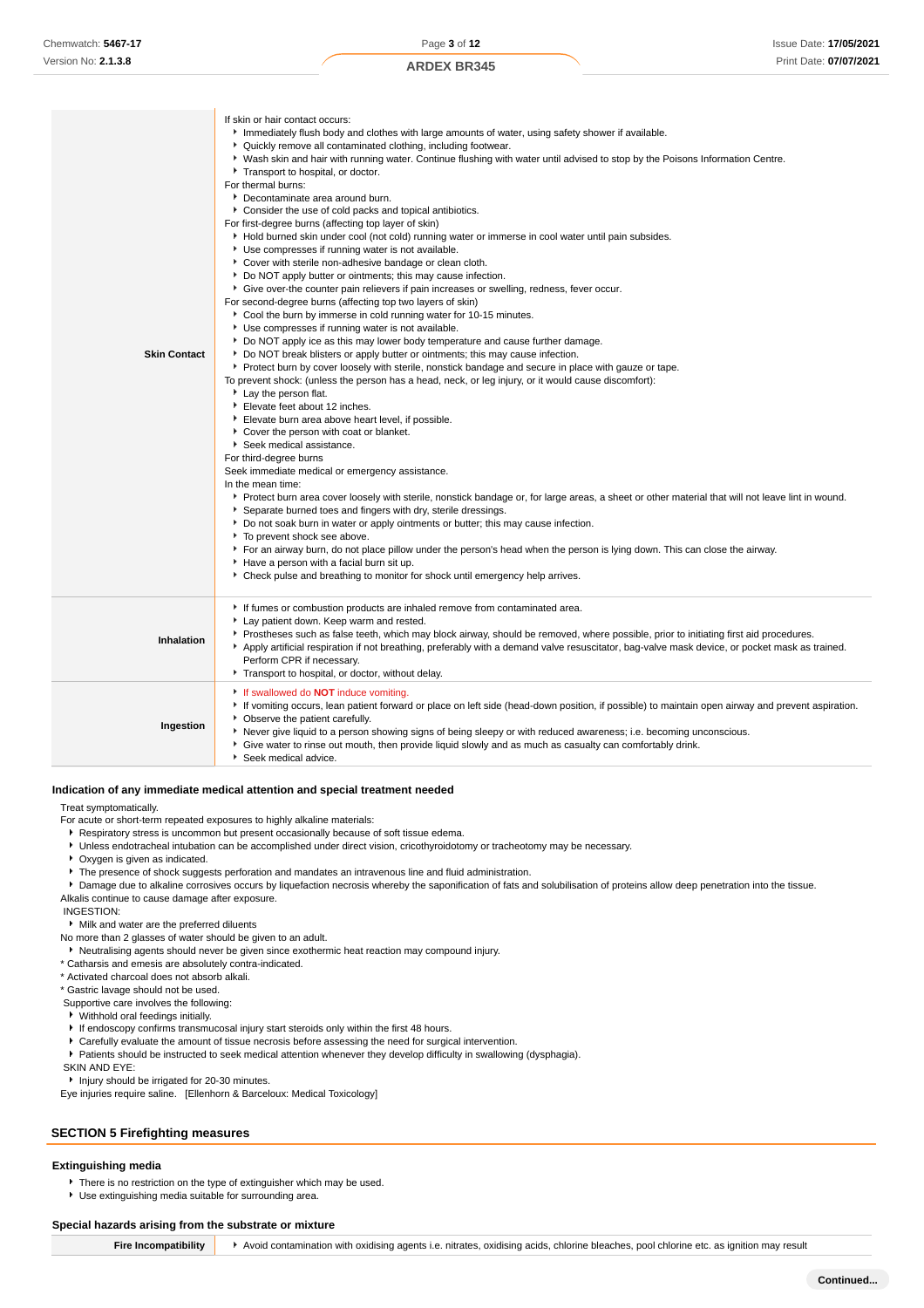| <b>Fire Fighting</b>         | ▶ When silica dust is dispersed in air, firefighters should wear inhalation protection as hazardous substances from the fire may be adsorbed on<br>the silica particles.<br>▶ When heated to extreme temperatures, (>1700 deg.C) amorphous silica can fuse.<br>Alert Fire Brigade and tell them location and nature of hazard.<br>• Wear breathing apparatus plus protective gloves in the event of a fire.<br>▶ Prevent, by any means available, spillage from entering drains or water courses.<br>Use fire fighting procedures suitable for surrounding area.                                                                                                                                                                                                                                                                                                                                                                                                                                                                                                                                                                                                                                                                                                                                      |
|------------------------------|-------------------------------------------------------------------------------------------------------------------------------------------------------------------------------------------------------------------------------------------------------------------------------------------------------------------------------------------------------------------------------------------------------------------------------------------------------------------------------------------------------------------------------------------------------------------------------------------------------------------------------------------------------------------------------------------------------------------------------------------------------------------------------------------------------------------------------------------------------------------------------------------------------------------------------------------------------------------------------------------------------------------------------------------------------------------------------------------------------------------------------------------------------------------------------------------------------------------------------------------------------------------------------------------------------|
| <b>Fire/Explosion Hazard</b> | Solid which exhibits difficult combustion or is difficult to ignite.<br>Avoid generating dust, particularly clouds of dust in a confined or unventilated space as dusts may form an explosive mixture with air, and<br>any source of ignition, i.e. flame or spark, will cause fire or explosion.<br>▶ Dust clouds generated by the fine grinding of the solid are a particular hazard; accumulations of fine dust (420 micron or less) may burn<br>rapidly and fiercely if ignited; once initiated larger particles up to 1400 microns diameter will contribute to the propagation of an explosion.<br>A dust explosion may release large quantities of gaseous products; this in turn creates a subsequent pressure rise of explosive force capable<br>of damaging plant and buildings and injuring people.<br>Decomposes on heating and produces:<br>carbon monoxide (CO)<br>carbon dioxide (CO2)<br>silicon dioxide (SiO2)<br>metal oxides<br>other pyrolysis products typical of burning organic material.<br>When aluminium oxide dust is dispersed in air, firefighters should wear protection against inhalation of dust particles, which can also contain<br>hazardous substances from the fire absorbed on the alumina particles.<br>May emit poisonous fumes.<br>May emit corrosive fumes. |

### **SECTION 6 Accidental release measures**

**Personal precautions, protective equipment and emergency procedures**

See section 8

### **Environmental precautions**

See section 12

#### **Methods and material for containment and cleaning up**

| <b>Minor Spills</b> | Clean up waste regularly and abnormal spills immediately.<br>Avoid breathing dust and contact with skin and eyes.<br>Wear protective clothing, gloves, safety glasses and dust respirator.<br>Use dry clean up procedures and avoid generating dust.              |
|---------------------|-------------------------------------------------------------------------------------------------------------------------------------------------------------------------------------------------------------------------------------------------------------------|
| <b>Major Spills</b> | Clear area of personnel and move upwind.<br>Alert Fire Brigade and tell them location and nature of hazard.<br>► Wear full body protective clothing with breathing apparatus.<br>Prevent, by all means available, spillage from entering drains or water courses. |

Personal Protective Equipment advice is contained in Section 8 of the SDS.

# **SECTION 7 Handling and storage**

#### **Precautions for safe handling** Avoid all personal contact, including inhalation. ¥. Wear protective clothing when risk of exposure occurs. Use in a well-ventilated area. **Prevent concentration in hollows and sumps. Safe handling** Organic powders when finely divided over a range of concentrations regardless of particulate size or shape and suspended in air or some other oxidizing medium may form explosive dust-air mixtures and result in a fire or dust explosion (including secondary explosions) Minimise airborne dust and eliminate all ignition sources. Keep away from heat, hot surfaces, sparks, and flame. Establish good housekeeping practices. Remove dust accumulations on a regular basis by vacuuming or gentle sweeping to avoid creating dust clouds. Store in original containers.  $\blacktriangleright$  Keep containers securely sealed. **Other information** Store in a cool, dry area protected from environmental extremes. Store away from incompatible materials and foodstuff containers.

### **Conditions for safe storage, including any incompatibilities**

| Suitable container      | Multi-ply paper bag with sealed plastic liner or heavy gauge plastic bag.<br>NOTE: Bags should be stacked, blocked, interlocked, and limited in height so that they are stable and secure against sliding or collapse. Check |
|-------------------------|------------------------------------------------------------------------------------------------------------------------------------------------------------------------------------------------------------------------------|
|                         | that all containers are clearly labelled and free from leaks. Packing as recommended by manufacturer.                                                                                                                        |
| Storage incompatibility | Avoid strong acids, bases.<br>Avoid contact with copper, aluminium and their alloys.<br>Avoid reaction with oxidising agents                                                                                                 |

### **SECTION 8 Exposure controls / personal protection**

### **Control parameters**

**Occupational Exposure Limits (OEL)**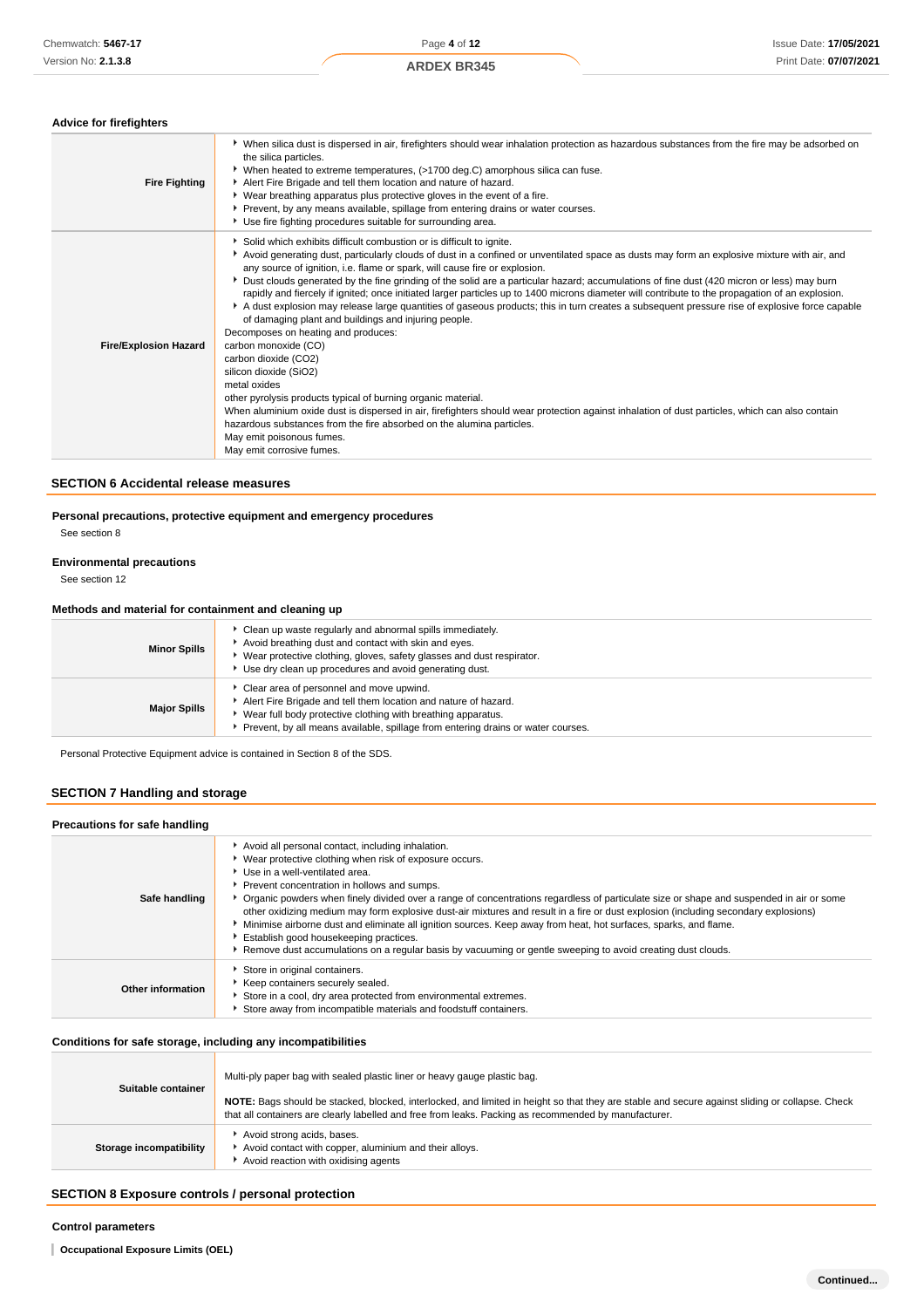# **INGREDIENT DATA**

| <b>Source</b>                                     | Ingredient           | <b>Material name</b>                           | <b>TWA</b>        | <b>STEL</b>      | Peak             | <b>Notes</b>              |
|---------------------------------------------------|----------------------|------------------------------------------------|-------------------|------------------|------------------|---------------------------|
| New Zealand Workplace<br>Exposure Standards (WES) | graded sand          | Quartz respirable dust                         | 0.05<br>mq/m3     | Not<br>Available | Not<br>Available | Not Available             |
| New Zealand Workplace<br>Exposure Standards (WES) | portland cement      | Portland cement respirable dust                | 1 $mq/m3$         | Not<br>Available | Not<br>Available | dsen-Dermal<br>sensitiser |
| New Zealand Workplace<br>Exposure Standards (WES) | portland cement      | Portland cement                                | $3$ mg/m $3$      | Not<br>Available | Not<br>Available | dsen-Dermal<br>sensitiser |
| New Zealand Workplace<br>Exposure Standards (WES) | calcium<br>carbonate | Marble (Calcium carbonate)                     | $10 \text{ mg/m}$ | Not<br>Available | Not<br>Available | Not Available             |
| New Zealand Workplace<br>Exposure Standards (WES) | calcium<br>carbonate | Limestone (Calcium carbonate)                  | $10 \text{ mg/m}$ | Not<br>Available | Not<br>Available | Not Available             |
| New Zealand Workplace<br>Exposure Standards (WES) | calcium<br>carbonate | Calcium carbonate                              | $10 \text{ mg/m}$ | Not<br>Available | Not<br>Available | Not Available             |
| New Zealand Workplace<br>Exposure Standards (WES) | calcium sulfate      | Calcium sulphate (Gypsum, Plaster of<br>Paris) | $10 \text{ mg/m}$ | Not<br>Available | Not<br>Available | Not Available             |
| New Zealand Workplace<br>Exposure Standards (WES) | calcium sulfate      | Plaster of Paris (Calcium sulphate)            | $10 \text{ mg/m}$ | Not<br>Available | Not<br>Available | Not Available             |
| New Zealand Workplace<br>Exposure Standards (WES) | gypsum               | Calcium sulphate (Gypsum, Plaster of<br>Paris) | $10$ mg/m $3$     | Not<br>Available | Not<br>Available | Not Available             |
| New Zealand Workplace<br>Exposure Standards (WES) | gypsum               | Plaster of Paris (Calcium sulphate)            | $10 \text{ mg/m}$ | Not<br>Available | Not<br>Available | Not Available             |
| New Zealand Workplace<br>Exposure Standards (WES) | silica, fumes        | Silica fume respirable dust                    | $2 \text{ mg/m}$  | Not<br>Available | Not<br>Available | Not Available             |

# **Emergency Limits**

| Ingredient        | TEEL-1                   | TEEL-2             | TEEL-3                  |
|-------------------|--------------------------|--------------------|-------------------------|
| graded sand       | $0.075 \,\mathrm{mq/m3}$ | $33 \text{ mg/m}$  | 200 mg/m3               |
| calcium carbonate | 45 mg/m3                 | $210 \text{ mg/m}$ | $1,300 \text{ mg/m}$ 3  |
| silica, fumes     | 45 mg/m3                 | 500 mg/m3          | $3,000 \,\mathrm{mg/m}$ |
|                   |                          |                    |                         |

| Ingredient        | <b>Original IDLH</b> | <b>Revised IDLH</b> |
|-------------------|----------------------|---------------------|
| graded sand       | 25 mg/m3 / 50 mg/m3  | Not Available       |
| portland cement   | 5,000 mg/m3          | Not Available       |
| aluminosilicate   | Not Available        | Not Available       |
| calcium carbonate | Not Available        | Not Available       |
| mullite           | Not Available        | Not Available       |
| calcium sulfate   | Not Available        | Not Available       |
| gypsum            | Not Available        | Not Available       |
| silica, fumes     | Not Available        | Not Available       |

### **Exposure controls**

| Appropriate engineering<br>controls | Engineering controls are used to remove a hazard or place a barrier between the worker and the hazard. Well-designed engineering controls can<br>be highly effective in protecting workers and will typically be independent of worker interactions to provide this high level of protection.<br>The basic types of engineering controls are:<br>Process controls which involve changing the way a job activity or process is done to reduce the risk.<br>Enclosure and/or isolation of emission source which keeps a selected hazard "physically" away from the worker and ventilation that strategically<br>"adds" and "removes" air in the work environment.                                                                                                                                                                                                                                                                      |
|-------------------------------------|--------------------------------------------------------------------------------------------------------------------------------------------------------------------------------------------------------------------------------------------------------------------------------------------------------------------------------------------------------------------------------------------------------------------------------------------------------------------------------------------------------------------------------------------------------------------------------------------------------------------------------------------------------------------------------------------------------------------------------------------------------------------------------------------------------------------------------------------------------------------------------------------------------------------------------------|
| <b>Personal protection</b>          |                                                                                                                                                                                                                                                                                                                                                                                                                                                                                                                                                                                                                                                                                                                                                                                                                                                                                                                                      |
| Eye and face protection             | Safety glasses with unperforated side shields may be used where continuous eye protection is desirable, as in laboratories; spectacles are<br>not sufficient where complete eye protection is needed such as when handling bulk-quantities, where there is a danger of splashing, or if the<br>material may be under pressure.<br>• Chemical goggles whenever there is a danger of the material coming in contact with the eyes; goggles must be properly fitted.<br>Full face shield (20 cm, 8 in minimum) may be required for supplementary but never for primary protection of eyes; these afford face<br>protection.<br>Alternatively a gas mask may replace splash goggles and face shields.                                                                                                                                                                                                                                    |
| <b>Skin protection</b>              | See Hand protection below                                                                                                                                                                                                                                                                                                                                                                                                                                                                                                                                                                                                                                                                                                                                                                                                                                                                                                            |
| <b>Hands/feet protection</b>        | Elbow length PVC gloves<br>NOTE:<br>The material may produce skin sensitisation in predisposed individuals. Care must be taken, when removing gloves and other protective<br>equipment, to avoid all possible skin contact.<br>▶ Contaminated leather items, such as shoes, belts and watch-bands should be removed and destroyed.<br>The selection of suitable gloves does not only depend on the material, but also on further marks of quality which vary from manufacturer to<br>manufacturer. Where the chemical is a preparation of several substances, the resistance of the glove material can not be calculated in advance<br>and has therefore to be checked prior to the application.<br>The exact break through time for substances has to be obtained from the manufacturer of the protective gloves and has to be observed when<br>making a final choice.<br>Personal hygiene is a key element of effective hand care. |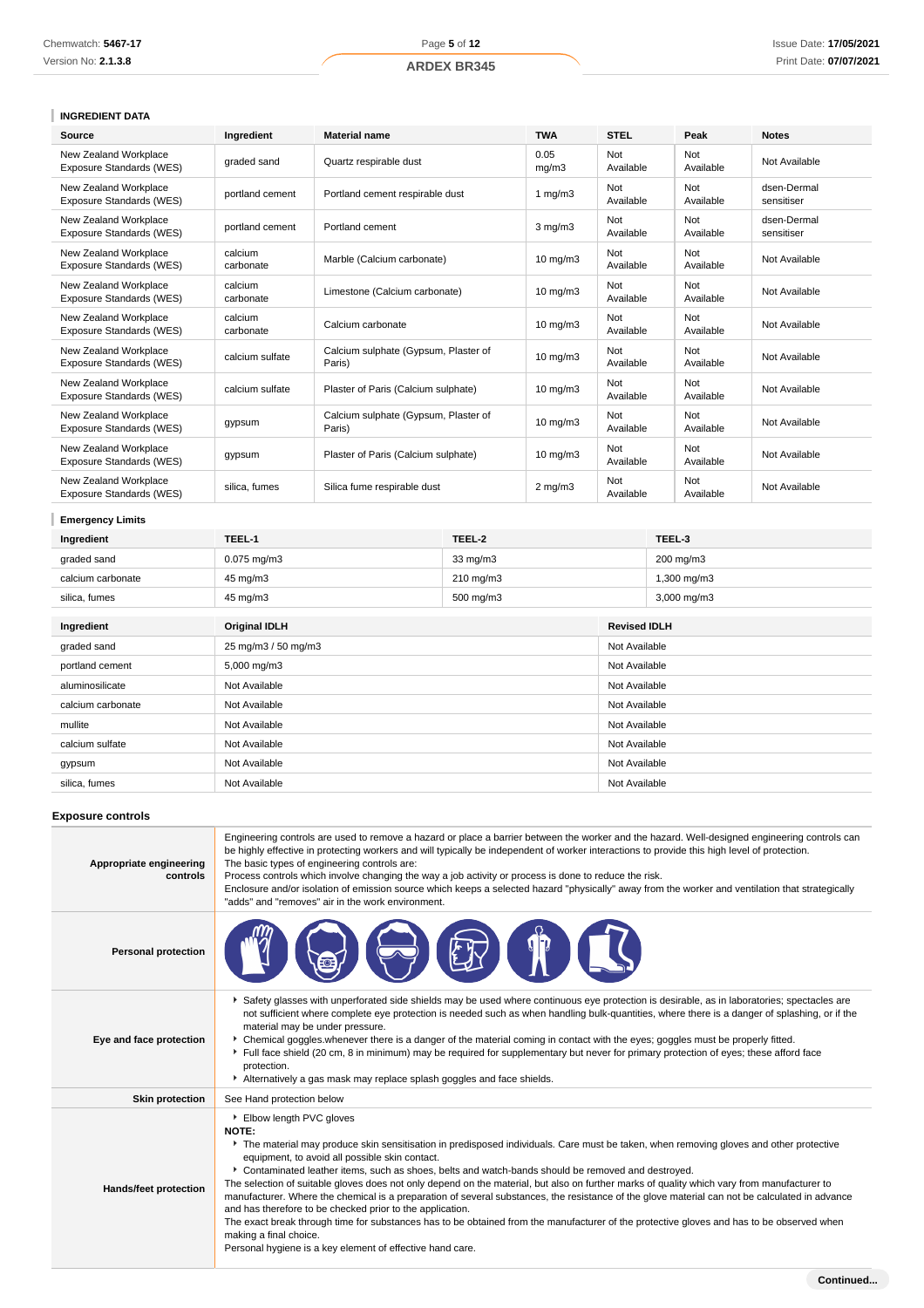|                        | Neoprene rubber gloves<br>Experience indicates that the following polymers are suitable as glove materials for protection against undissolved, dry solids, where abrasive<br>particles are not present.<br>polychloroprene.<br>h nitrile rubber.<br>butyl rubber.                                                                                                                                                                                                                                                                                                                                                                                                                                                                                                                                                                                                                                                                                                                                                                                                                                                                                                                                                                                                                                                                                                                                                                                                                                                                                                                                                                                                                                                                                                               |
|------------------------|---------------------------------------------------------------------------------------------------------------------------------------------------------------------------------------------------------------------------------------------------------------------------------------------------------------------------------------------------------------------------------------------------------------------------------------------------------------------------------------------------------------------------------------------------------------------------------------------------------------------------------------------------------------------------------------------------------------------------------------------------------------------------------------------------------------------------------------------------------------------------------------------------------------------------------------------------------------------------------------------------------------------------------------------------------------------------------------------------------------------------------------------------------------------------------------------------------------------------------------------------------------------------------------------------------------------------------------------------------------------------------------------------------------------------------------------------------------------------------------------------------------------------------------------------------------------------------------------------------------------------------------------------------------------------------------------------------------------------------------------------------------------------------|
| <b>Body protection</b> | See Other protection below                                                                                                                                                                                                                                                                                                                                                                                                                                                                                                                                                                                                                                                                                                                                                                                                                                                                                                                                                                                                                                                                                                                                                                                                                                                                                                                                                                                                                                                                                                                                                                                                                                                                                                                                                      |
| Other protection       | Employees working with confirmed human carcinogens should be provided with, and be required to wear, clean, full body protective clothing<br>(smocks, coveralls, or long-sleeved shirt and pants), shoe covers and gloves prior to entering the regulated area. [AS/NZS ISO 6529:2006 or<br>national equivalent]<br>Employees engaged in handling operations involving carcinogens should be provided with, and required to wear and use half-face filter-type<br>respirators with filters for dusts, mists and fumes, or air purifying canisters or cartridges. A respirator affording higher levels of protection may<br>be substituted. [AS/NZS 1715 or national equivalent]<br>Emergency deluge showers and eyewash fountains, supplied with potable water, should be located near, within sight of, and on the same<br>level with locations where direct exposure is likely.<br>▶ Prior to each exit from an area containing confirmed human carcinogens, employees should be required to remove and leave protective<br>clothing and equipment at the point of exit and at the last exit of the day, to place used clothing and equipment in impervious containers at<br>the point of exit for purposes of decontamination or disposal. The contents of such impervious containers must be identified with suitable<br>labels. For maintenance and decontamination activities, authorized employees entering the area should be provided with and required to<br>wear clean, impervious garments, including gloves, boots and continuous-air supplied hood.<br>▶ Prior to removing protective garments the employee should undergo decontamination and be required to shower upon removal of the<br>garments and hood.<br>• Overalls.<br>P.V.C apron.<br>▶ Barrier cream. |

Skin cleansing cream.

#### **Respiratory protection**

Particulate. (AS/NZS 1716 & 1715, EN 143:2000 & 149:001, ANSI Z88 or national equivalent)

| <b>Required Minimum Protection Factor</b> | <b>Half-Face Respirator</b> | <b>Full-Face Respirator</b> | <b>Powered Air Respirator</b> |
|-------------------------------------------|-----------------------------|-----------------------------|-------------------------------|
| up to $10 \times ES$                      | P <sub>1</sub><br>Air-line* |                             | PAPR-P1                       |
| up to $50 \times ES$                      | Air-line**                  | P <sub>2</sub>              | PAPR-P2                       |
| up to $100 \times ES$                     |                             | P <sub>3</sub>              |                               |
|                                           |                             | Air-line*                   | -                             |
| $100 + x ES$                              |                             | Air-line**                  | PAPR-P3                       |

\* - Negative pressure demand \*\* - Continuous flow

A(All classes) = Organic vapours, B AUS or B1 = Acid gasses, B2 = Acid gas or hydrogen cyanide(HCN), B3 = Acid gas or hydrogen cyanide(HCN), E = Sulfur dioxide(SO2), G = Agricultural chemicals, K = Ammonia(NH3), Hg = Mercury, NO = Oxides of nitrogen, MB = Methyl bromide, AX = Low boiling point organic compounds(below 65 degC)

Respirators may be necessary when engineering and administrative controls do not adequately prevent exposures.

· The decision to use respiratory protection should be based on professional judgment that takes into account toxicity information, exposure measurement data, and frequency and likelihood of the worker's exposure - ensure users are not subject to high thermal loads which may result in heat stress or distress due to personal protective equipment (powered, positive flow, full face apparatus may be an option).

Published occupational exposure limits, where they exist, will assist in determining the adequacy of the selected respiratory protection. These may be government mandated or vendor recommended.

· Certified respirators will be useful for protecting workers from inhalation of particulates when properly selected and fit tested as part of a complete respiratory protection program.

· Where protection from nuisance levels of dusts are desired, use type N95 (US) or type P1 (EN143) dust masks. Use respirators and components tested and approved under appropriate government standards such as NIOSH (US) or CEN (EU)

Use approved positive flow mask if significant quantities of dust becomes airborne.

Try to avoid creating dust conditions.

Where significant concentrations of the material are likely to enter the breathing zone, a Class P3 respirator may be required.

Class P3 particulate filters are used for protection against highly toxic or highly irritant particulates.

Filtration rate: Filters at least 99.95% of airborne particles

Suitable for:

- Relatively small particles generated by mechanical processes eg. grinding, cutting, sanding, drilling, sawing.
- Sub-micron thermally generated particles e.g. welding fumes, fertilizer and bushfire smoke · Biologically active airborne particles under specified infection control applications e.g. viruses, bacteria, COVID-19, SARS
- · Highly toxic particles e.g. Organophosphate Insecticides, Radionuclides, Asbestos

Note: P3 Rating can only be achieved when used with a Full Face Respirator or Powered Air-Purifying Respirator (PAPR). If used with any other respirator, it will only provide filtration protection up to a P2 rating.

Class P2 particulate filters are used for protection against mechanically and thermally generated particulates or both.

P2 is a respiratory filter rating under various international standards, Filters at least 94% of airborne particles

Suitable for:

- Relatively small particles generated by mechanical processes eg. grinding, cutting, sanding, drilling, sawing.
- Sub-micron thermally generated particles e.g. welding fumes, fertilizer and bushfire smoke.
- · Biologically active airborne particles under specified infection control applications e.g. viruses, bacteria, COVID-19, SARS

# **SECTION 9 Physical and chemical properties**

### **Information on basic physical and chemical properties**

| Appearance             | Grey powder; insoluble in water. |                                                   |                |
|------------------------|----------------------------------|---------------------------------------------------|----------------|
| <b>Physical state</b>  | <b>Divided Solid</b>             | Relative density (Water = 1)                      | Not Available  |
| Odour                  | Not Available                    | <b>Partition coefficient n-octanol</b><br>/ water | Not Available  |
| <b>Odour threshold</b> | Not Available                    | Auto-ignition temperature (°C)                    | Not Applicable |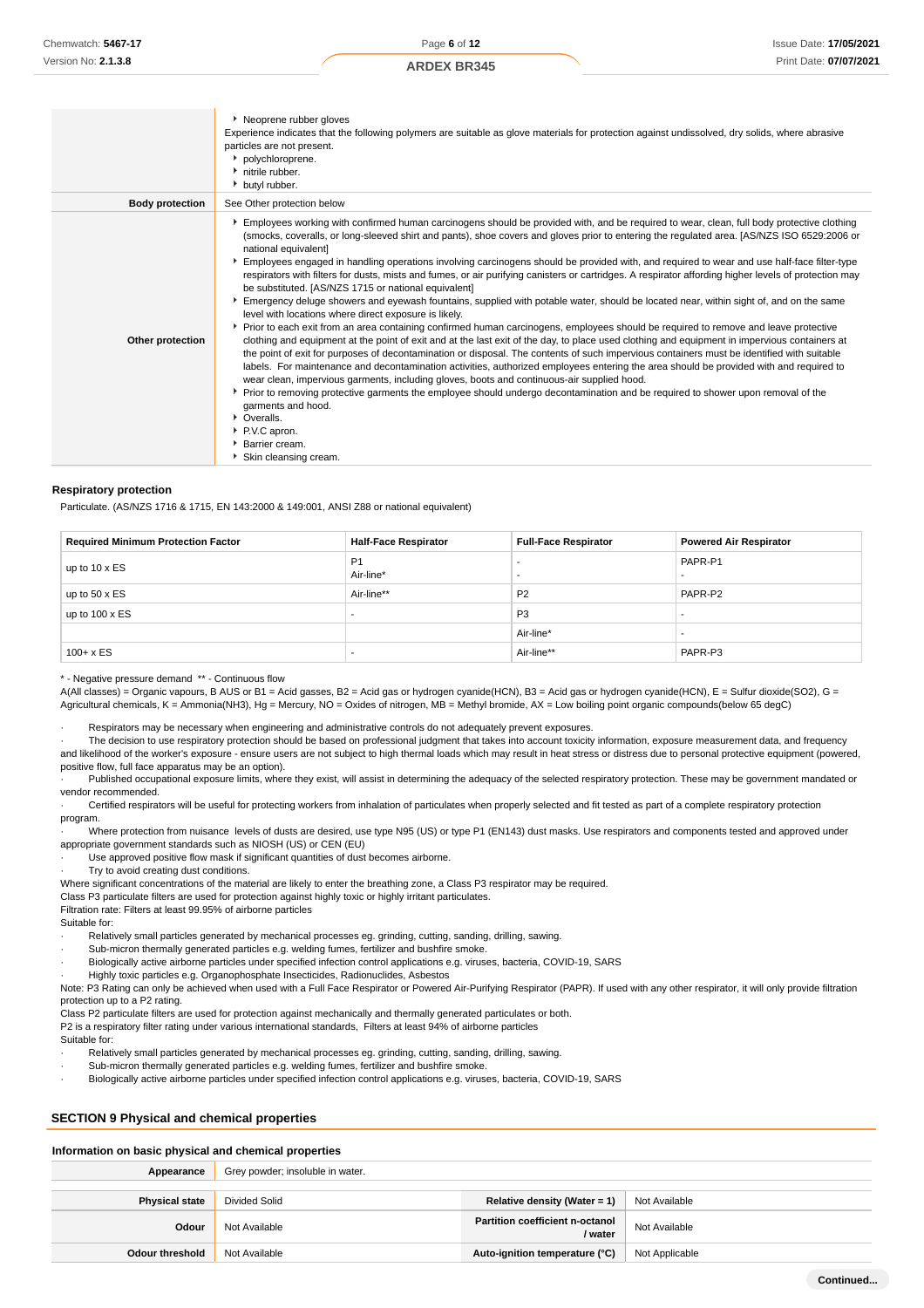| pH (as supplied)                                         | Not Available  | <b>Decomposition temperature</b>       | Not Available  |
|----------------------------------------------------------|----------------|----------------------------------------|----------------|
| Melting point / freezing point<br>(°C)                   | Not Available  | Viscosity (cSt)                        | Not Available  |
| Initial boiling point and boiling<br>range $(^{\circ}C)$ | Not Applicable | Molecular weight (g/mol)               | Not Applicable |
| Flash point (°C)                                         | Not Applicable | <b>Taste</b>                           | Not Available  |
| <b>Evaporation rate</b>                                  | Not Available  | <b>Explosive properties</b>            | Not Available  |
| Flammability                                             | Not Applicable | <b>Oxidising properties</b>            | Not Available  |
| Upper Explosive Limit (%)                                | Not Applicable | Surface Tension (dyn/cm or<br>$mN/m$ ) | Not Applicable |
| Lower Explosive Limit (%)                                | Not Applicable | <b>Volatile Component (%vol)</b>       | Not Available  |
| Vapour pressure (kPa)                                    | Not Available  | Gas group                              | Not Available  |
| Solubility in water                                      | Immiscible     | pH as a solution (%)                   | Not Available  |
| Vapour density (Air = 1)                                 | Not Available  | VOC g/L                                | Not Available  |

# **SECTION 10 Stability and reactivity**

| Reactivity                                 | See section 7                                                                                                                        |
|--------------------------------------------|--------------------------------------------------------------------------------------------------------------------------------------|
| <b>Chemical stability</b>                  | • Unstable in the presence of incompatible materials.<br>▶ Product is considered stable.<br>Hazardous polymerisation will not occur. |
| Possibility of hazardous<br>reactions      | See section 7                                                                                                                        |
| <b>Conditions to avoid</b>                 | See section 7                                                                                                                        |
| Incompatible materials                     | See section 7                                                                                                                        |
| <b>Hazardous decomposition</b><br>products | See section 5                                                                                                                        |

# **SECTION 11 Toxicological information**

### **Information on toxicological effects**

| Inhaled             | The material can cause respiratory irritation in some persons. The body's response to such irritation can cause further lung damage.<br>Inhalation of dusts, generated by the material during the course of normal handling, may be damaging to the health of the individual.<br>Inhalation may result in ulcers or sores of the lining of the nose (nasal mucosa), and lung damage.<br>Persons with impaired respiratory function, airway diseases and conditions such as emphysema or chronic bronchitis, may incur further disability<br>if excessive concentrations of particulate are inhaled.<br>If prior damage to the circulatory or nervous systems has occurred or if kidney damage has been sustained, proper screenings should be<br>conducted on individuals who may be exposed to further risk if handling and use of the material result<br>in excessive exposures.<br>Effects on lungs are significantly enhanced in the presence of respirable particles.                                                                                                                                                                                                                                                                                                                                                                                                                                                                                                                                                                                                                                                                                                                                                                                                                                                                                                                                                                                                                                                                                                                                                                                                                                                                                                                         |
|---------------------|----------------------------------------------------------------------------------------------------------------------------------------------------------------------------------------------------------------------------------------------------------------------------------------------------------------------------------------------------------------------------------------------------------------------------------------------------------------------------------------------------------------------------------------------------------------------------------------------------------------------------------------------------------------------------------------------------------------------------------------------------------------------------------------------------------------------------------------------------------------------------------------------------------------------------------------------------------------------------------------------------------------------------------------------------------------------------------------------------------------------------------------------------------------------------------------------------------------------------------------------------------------------------------------------------------------------------------------------------------------------------------------------------------------------------------------------------------------------------------------------------------------------------------------------------------------------------------------------------------------------------------------------------------------------------------------------------------------------------------------------------------------------------------------------------------------------------------------------------------------------------------------------------------------------------------------------------------------------------------------------------------------------------------------------------------------------------------------------------------------------------------------------------------------------------------------------------------------------------------------------------------------------------------------------------|
| Ingestion           | Accidental ingestion of the material may be damaging to the health of the individual.                                                                                                                                                                                                                                                                                                                                                                                                                                                                                                                                                                                                                                                                                                                                                                                                                                                                                                                                                                                                                                                                                                                                                                                                                                                                                                                                                                                                                                                                                                                                                                                                                                                                                                                                                                                                                                                                                                                                                                                                                                                                                                                                                                                                              |
| <b>Skin Contact</b> | This material can cause inflammation of the skin on contact in some persons.<br>The material may accentuate any pre-existing dermatitis condition<br>Though considered non-harmful, slight irritation may result from contact because of the abrasive nature of the aluminium oxide particles. Thus it<br>may cause itching and skin reaction and inflammation.<br>Four students received severe hand burns whilst making moulds of their hands with dental plaster substituted for Plaster of Paris. The dental<br>plaster known as "Stone" was a special form of calcium sulfate hemihydrate containing alpha-hemihydrate crystals that provide high compression<br>strength to the moulds. Beta-hemihydrate (normal Plaster of Paris) does not cause skin burns in similar circumstances.<br>Skin contact may result in severe irritation particularly to broken skin. Ulceration known as "chrome ulcers" may develop. Chrome ulcers and skin<br>cancer are significantly related.<br>Handling wet cement can cause dermatitis. Cement when wet is quite alkaline and this alkali action on the skin contributes strongly to cement<br>contact dermatitis since it may cause drying and defatting of the skin which is followed by hardening, cracking, lesions developing, possible<br>infections of lesions and penetration by soluble salts.<br>Open cuts, abraded or irritated skin should not be exposed to this material<br>Entry into the blood-stream, through, for example, cuts, abrasions or lesions, may produce systemic injury with harmful effects. Examine the skin<br>prior to the use of the material and ensure that any external damage is suitably protected.                                                                                                                                                                                                                                                                                                                                                                                                                                                                                                                                                                                                             |
| Eye                 | If applied to the eyes, this material causes severe eye damage.                                                                                                                                                                                                                                                                                                                                                                                                                                                                                                                                                                                                                                                                                                                                                                                                                                                                                                                                                                                                                                                                                                                                                                                                                                                                                                                                                                                                                                                                                                                                                                                                                                                                                                                                                                                                                                                                                                                                                                                                                                                                                                                                                                                                                                    |
| Chronic             | Long-term exposure to respiratory irritants may result in airways disease, involving difficulty breathing and related whole-body problems.<br>Skin contact with the material is more likely to cause a sensitisation reaction in some persons compared to the general population.<br>Substance accumulation, in the human body, may occur and may cause some concern following repeated or long-term occupational exposure.<br>Animal testing shows long term exposure to aluminium oxides may cause lung disease and cancer, depending on the size of the particle. The<br>smaller the size, the greater the tendencies of causing harm.<br>Red blood cells and rabbit alveolar macrophages exposed to calcium silicate insulation materials in vitro showed haemolysis in one study but not<br>in another. Both studies showed the substance to be more cytotoxic than titanium dioxide but less toxic than asbestos.<br>In a small cohort mortality study of workers in a wollastonite quarry, the observed number of deaths from all cancers combined and lung cancer<br>were lower than expected. Wollastonite is a calcium inosilicate mineral (CaSiO3).<br>Amorphous silicas generally are less hazardous than crystalline silicas, but the former can be converted to the latter on heating and subsequent<br>cooling. Inhalation of dusts containing crystalline silicas may lead to silicosis, a disabling lung disease that may take years to develop.<br>Cement contact dermatitis (CCD) may occur when contact shows an allergic response, which may progress to sensitisation. Sensitisation is due<br>to soluble chromates (chromate compounds) present in trace amounts in some cements and cement products. Soluble chromates readily<br>penetrate intact skin. Cement dermatitis can be characterised by fissures, eczematous rash, dystrophic nails, and dry skin; acute contact with<br>highly alkaline mixtures may cause localised necrosis.<br>Soluble silicates do not exhibit sensitizing potential. Testing in bacterial and animal experiments have not shown any evidence of them causing<br>mutations or birth defects.<br>Overexposure to the breathable dust may cause coughing, wheezing, difficulty in breathing and impaired lung function. Chronic symptoms may |
|                     | Continued                                                                                                                                                                                                                                                                                                                                                                                                                                                                                                                                                                                                                                                                                                                                                                                                                                                                                                                                                                                                                                                                                                                                                                                                                                                                                                                                                                                                                                                                                                                                                                                                                                                                                                                                                                                                                                                                                                                                                                                                                                                                                                                                                                                                                                                                                          |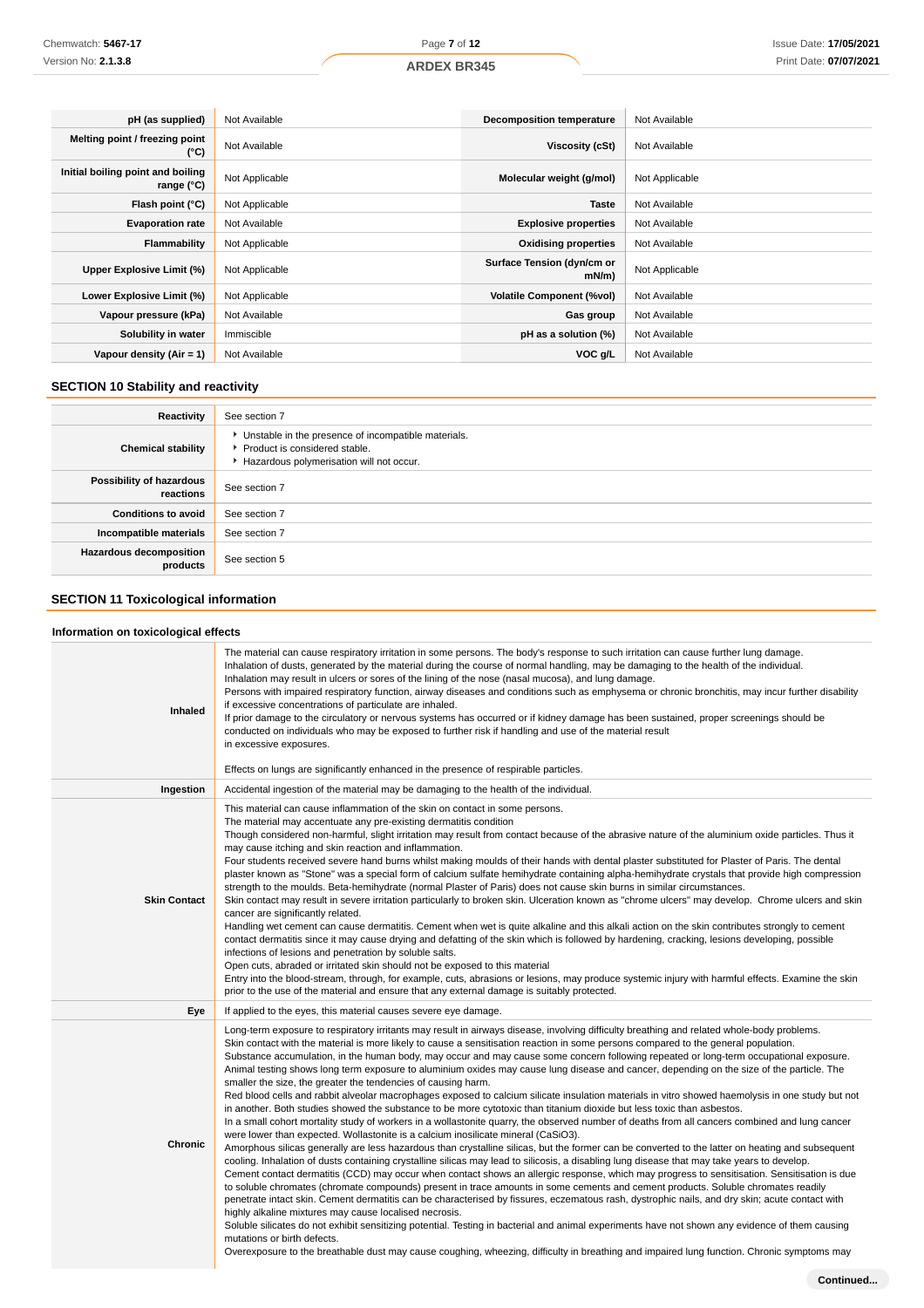|                    | when a significant number of particles less than 0.5 microns (1/50000 inch) are present.<br>fluid in the lungs, and adverse effects on white blood cells, and also increases the risk of developing lung cancer.<br>Prolonged or repeated skin contact may cause drying with cracking, irritation and possible dermatitis following. | a condition known as pneumoconiosis, which is the lodgement of any inhaled dusts in the lung, irrespective of the effect. This is particularly true<br>Chromium (III) is an essential trace mineral. Chronic exposure to chromium (III) irritates the airways, malnourishes the liver and kidneys, causes |
|--------------------|--------------------------------------------------------------------------------------------------------------------------------------------------------------------------------------------------------------------------------------------------------------------------------------------------------------------------------------|-----------------------------------------------------------------------------------------------------------------------------------------------------------------------------------------------------------------------------------------------------------------------------------------------------------|
|                    | <b>TOXICITY</b>                                                                                                                                                                                                                                                                                                                      | <b>IRRITATION</b>                                                                                                                                                                                                                                                                                         |
| <b>ARDEX BR345</b> | Not Available                                                                                                                                                                                                                                                                                                                        | Not Available                                                                                                                                                                                                                                                                                             |
|                    | <b>TOXICITY</b>                                                                                                                                                                                                                                                                                                                      | <b>IRRITATION</b>                                                                                                                                                                                                                                                                                         |
| graded sand        | Oral(Rat) LD50; 500 mg/kg <sup>[2]</sup>                                                                                                                                                                                                                                                                                             | Not Available                                                                                                                                                                                                                                                                                             |
|                    | <b>TOXICITY</b>                                                                                                                                                                                                                                                                                                                      | <b>IRRITATION</b>                                                                                                                                                                                                                                                                                         |
| portland cement    | Not Available                                                                                                                                                                                                                                                                                                                        | Not Available                                                                                                                                                                                                                                                                                             |
|                    | <b>TOXICITY</b>                                                                                                                                                                                                                                                                                                                      | <b>IRRITATION</b>                                                                                                                                                                                                                                                                                         |
|                    | Dermal (rabbit) LD50: >2000 mg/kg <sup>[1]</sup>                                                                                                                                                                                                                                                                                     | Not Available                                                                                                                                                                                                                                                                                             |
| aluminosilicate    | Inhalation(Rat) LC50; >2.07 mg/l4h <sup>[1]</sup>                                                                                                                                                                                                                                                                                    |                                                                                                                                                                                                                                                                                                           |
|                    | Oral(Rat) LD50; >2000 mg/kg <sup>[1]</sup>                                                                                                                                                                                                                                                                                           |                                                                                                                                                                                                                                                                                                           |
|                    | <b>TOXICITY</b>                                                                                                                                                                                                                                                                                                                      | <b>IRRITATION</b>                                                                                                                                                                                                                                                                                         |
|                    | dermal (rat) LD50: >2000 mg/kg[1]                                                                                                                                                                                                                                                                                                    | Eye (rabbit): 0.75 mg/24h - SEVERE                                                                                                                                                                                                                                                                        |
| calcium carbonate  | Inhalation(Rat) LC50; >3 mg/l4h <sup>[1]</sup>                                                                                                                                                                                                                                                                                       | Eye: no adverse effect observed (not irritating)[1]                                                                                                                                                                                                                                                       |
|                    | Oral(Rat) LD50; >2000 mg/kg <sup>[1]</sup>                                                                                                                                                                                                                                                                                           | Skin (rabbit): 500 mg/24h-moderate                                                                                                                                                                                                                                                                        |
|                    |                                                                                                                                                                                                                                                                                                                                      | Skin: no adverse effect observed (not irritating)[1]                                                                                                                                                                                                                                                      |
|                    | <b>TOXICITY</b>                                                                                                                                                                                                                                                                                                                      | <b>IRRITATION</b>                                                                                                                                                                                                                                                                                         |
| mullite            | Inhalation(Rat) LC50; >2.19 mg/l4h <sup>[1]</sup>                                                                                                                                                                                                                                                                                    | Not Available                                                                                                                                                                                                                                                                                             |
|                    | <b>TOXICITY</b>                                                                                                                                                                                                                                                                                                                      | <b>IRRITATION</b>                                                                                                                                                                                                                                                                                         |
| calcium sulfate    | Inhalation(Rat) LC50; >3.26 mg/l4h[1]                                                                                                                                                                                                                                                                                                | Not Available                                                                                                                                                                                                                                                                                             |
|                    | Oral(Rat) LD50; >1581 mg/kg[1]                                                                                                                                                                                                                                                                                                       |                                                                                                                                                                                                                                                                                                           |
|                    | <b>TOXICITY</b>                                                                                                                                                                                                                                                                                                                      | <b>IRRITATION</b>                                                                                                                                                                                                                                                                                         |
| gypsum             | Inhalation(Rat) LC50; >3.26 mg/l4h <sup>[1]</sup>                                                                                                                                                                                                                                                                                    | Not Available                                                                                                                                                                                                                                                                                             |
|                    | Oral(Rat) LD50; >1581 mg/kg[1]                                                                                                                                                                                                                                                                                                       |                                                                                                                                                                                                                                                                                                           |
|                    | <b>TOXICITY</b>                                                                                                                                                                                                                                                                                                                      | <b>IRRITATION</b>                                                                                                                                                                                                                                                                                         |
|                    | Dermal (rabbit) LD50: >5000 mg/kg[1]                                                                                                                                                                                                                                                                                                 | Eye (rabbit): non-irritating *                                                                                                                                                                                                                                                                            |
| silica, fumes      | Oral(Rat) LD50; >5000 mg/kg[1]                                                                                                                                                                                                                                                                                                       | Eye: no adverse effect observed (not irritating)[1]                                                                                                                                                                                                                                                       |
|                    |                                                                                                                                                                                                                                                                                                                                      | Skin (rabbit): non-irritating *                                                                                                                                                                                                                                                                           |
|                    |                                                                                                                                                                                                                                                                                                                                      | Skin: no adverse effect observed (not irritating)[1]                                                                                                                                                                                                                                                      |
| Legend:            |                                                                                                                                                                                                                                                                                                                                      | 1. Value obtained from Europe ECHA Registered Substances - Acute toxicity 2.* Value obtained from manufacturer's SDS. Unless otherwise                                                                                                                                                                    |

| <b>PORTLAND CEMENT</b>   | The following information refers to contact allergens as a group and may not be specific to this product.<br>Contact allergies quickly manifest themselves as contact eczema, more rarely as urticaria or Quincke's oedema. The pathogenesis of contact<br>eczema involves a cell-mediated (T lymphocytes) immune reaction of the delayed type. Other allergic skin reactions, e.g. contact urticaria,<br>involve antibody-mediated immune reactions. The significance of the contact allergen is not simply determined by its sensitisation potential: the<br>distribution of the substance and the opportunities for contact with it are equally important.                                                                                                                                                                                                               |
|--------------------------|-----------------------------------------------------------------------------------------------------------------------------------------------------------------------------------------------------------------------------------------------------------------------------------------------------------------------------------------------------------------------------------------------------------------------------------------------------------------------------------------------------------------------------------------------------------------------------------------------------------------------------------------------------------------------------------------------------------------------------------------------------------------------------------------------------------------------------------------------------------------------------|
| <b>ALUMINOSILICATE</b>   | Some aluminosilicates (eg. kyanite) have been named as equivocal tumorigens (RTECS criteria).                                                                                                                                                                                                                                                                                                                                                                                                                                                                                                                                                                                                                                                                                                                                                                               |
| <b>CALCIUM CARBONATE</b> | No evidence of carcinogenic properties. No evidence of mutagenic or teratogenic effects.<br>The material may produce severe irritation to the eye causing pronounced inflammation. Repeated or prolonged exposure to irritants may<br>produce conjunctivitis.<br>The material may cause skin irritation after prolonged or repeated exposure and may produce on contact skin redness, swelling, the production of<br>vesicles, scaling and thickening of the skin.                                                                                                                                                                                                                                                                                                                                                                                                          |
| <b>MULLITE</b>           | No data of toxicological significance identified in literature search.                                                                                                                                                                                                                                                                                                                                                                                                                                                                                                                                                                                                                                                                                                                                                                                                      |
| <b>SILICA, FUMES</b>     | Reports indicate high/prolonged exposures to amorphous silicas induced lung fibrosis in experimental animals; in some experiments these<br>effects were reversible. [PATTYS]<br>For silica amorphous:<br>Derived No Adverse Effects Level (NOAEL) in the range of 1000 mg/kg/d.<br>In humans, synthetic amorphous silica (SAS) is essentially non-toxic by mouth, skin or eyes, and by inhalation. Epidemiology studies show little<br>evidence of adverse health effects due to SAS. Repeated exposure (without personal protection) may cause mechanical irritation of the eye and<br>drying/cracking of the skin.<br>When experimental animals inhale synthetic amorphous silica (SAS) dust, it dissolves in the lung fluid and is rapidly eliminated. If swallowed, the<br>vast majority of SAS is excreted in the faeces and there is little accumulation in the body. |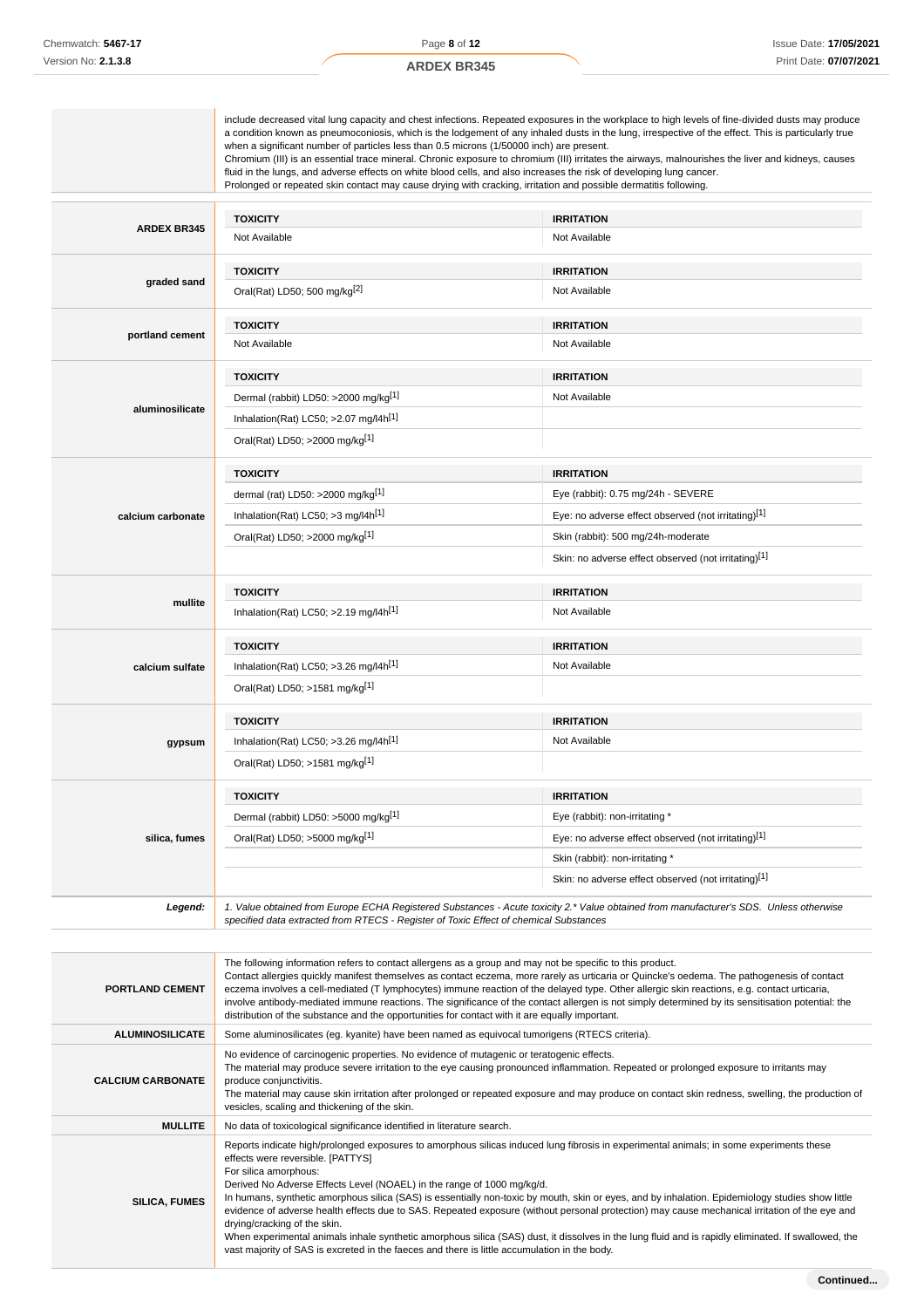Page **9** of **12**

|                                                                                                                 | The substance is classified by IARC as Group 3:<br>NOT classifiable as to its carcinogenicity to humans.<br>Evidence of carcinogenicity may be inadequate or limited in animal testing.                                                                                                                                                                                                                                                                                                                                                                                                                                                                                                                                                                                                      |                                 |                                                                                                                                                                     |
|-----------------------------------------------------------------------------------------------------------------|----------------------------------------------------------------------------------------------------------------------------------------------------------------------------------------------------------------------------------------------------------------------------------------------------------------------------------------------------------------------------------------------------------------------------------------------------------------------------------------------------------------------------------------------------------------------------------------------------------------------------------------------------------------------------------------------------------------------------------------------------------------------------------------------|---------------------------------|---------------------------------------------------------------------------------------------------------------------------------------------------------------------|
| <b>GRADED SAND &amp; PORTLAND</b><br><b>CEMENT &amp;</b><br><b>ALUMINOSILICATE &amp;</b><br><b>GYPSUM</b>       | No significant acute toxicological data identified in literature search.                                                                                                                                                                                                                                                                                                                                                                                                                                                                                                                                                                                                                                                                                                                     |                                 |                                                                                                                                                                     |
| <b>PORTLAND CEMENT &amp;</b><br><b>CALCIUM CARBONATE &amp;</b><br><b>CALCIUM SULFATE &amp;</b><br><b>GYPSUM</b> | Asthma-like symptoms may continue for months or even years after exposure to the material ends. This may be due to a non-allergic condition<br>known as reactive airways dysfunction syndrome (RADS) which can occur after exposure to high levels of highly irritating compound. Main<br>criteria for diagnosing RADS include the absence of previous airways disease in a non-atopic individual, with sudden onset of persistent<br>asthma-like symptoms within minutes to hours of a documented exposure to the irritant. Other criteria for diagnosis of RADS include a reversible<br>airflow pattern on lung function tests, moderate to severe bronchial hyperreactivity on methacholine challenge testing, and the lack of minimal<br>lymphocytic inflammation, without eosinophilia. |                                 |                                                                                                                                                                     |
| <b>CALCIUM SULFATE &amp;</b><br><b>GYPSUM</b>                                                                   | Gypsum (calcium sulfate dehydrate) irritates the skin, eye, mucous membranes, and airways. A series of studies involving Gypsum industry<br>workers in Poland reported chronic, non-specific airways diseases.<br>Repeat dose toxicity: Examination of workers at a gypsum manufacturing plant found restrictive defects on long-function tests in those who were<br>chronically exposed to gypsum dust.<br>Synergistic/antagonistic effects: Gypsum appears to be protective on quartz toxicity in animal testing.                                                                                                                                                                                                                                                                          |                                 |                                                                                                                                                                     |
| <b>Acute Toxicity</b>                                                                                           | ×                                                                                                                                                                                                                                                                                                                                                                                                                                                                                                                                                                                                                                                                                                                                                                                            | Carcinogenicity                 | ×                                                                                                                                                                   |
| <b>Skin Irritation/Corrosion</b>                                                                                | $\checkmark$                                                                                                                                                                                                                                                                                                                                                                                                                                                                                                                                                                                                                                                                                                                                                                                 | Reproductivity                  | ×                                                                                                                                                                   |
| <b>Serious Eye Damage/Irritation</b>                                                                            | ✔                                                                                                                                                                                                                                                                                                                                                                                                                                                                                                                                                                                                                                                                                                                                                                                            | <b>STOT - Single Exposure</b>   | ✔                                                                                                                                                                   |
| <b>Respiratory or Skin</b><br>sensitisation                                                                     | $\checkmark$                                                                                                                                                                                                                                                                                                                                                                                                                                                                                                                                                                                                                                                                                                                                                                                 | <b>STOT - Repeated Exposure</b> | $\checkmark$                                                                                                                                                        |
| Mutagenicity                                                                                                    | ×                                                                                                                                                                                                                                                                                                                                                                                                                                                                                                                                                                                                                                                                                                                                                                                            | <b>Aspiration Hazard</b>        | ×                                                                                                                                                                   |
|                                                                                                                 |                                                                                                                                                                                                                                                                                                                                                                                                                                                                                                                                                                                                                                                                                                                                                                                              | Legend:                         | $\blacktriangleright$ – Data either not available or does not fill the criteria for classification<br>$\blacktriangleright$ - Data available to make classification |

# **SECTION 12 Ecological information**

| <b>ARDEX BR345</b> | Endpoint         | <b>Test Duration (hr)</b> | <b>Species</b>                | Value               | Source           |
|--------------------|------------------|---------------------------|-------------------------------|---------------------|------------------|
|                    | Not<br>Available | Not Available             | Not Available                 | Not<br>Available    | Not<br>Available |
|                    | Endpoint         | <b>Test Duration (hr)</b> | <b>Species</b>                | Value               | Source           |
| graded sand        | Not<br>Available | Not Available             | Not Available                 | Not<br>Available    | Not<br>Available |
|                    | Endpoint         | <b>Test Duration (hr)</b> | <b>Species</b>                | Value               | <b>Source</b>    |
| portland cement    | Not<br>Available | Not Available             | Not Available                 | Not<br>Available    | Not<br>Available |
|                    | Endpoint         | <b>Test Duration (hr)</b> | <b>Species</b>                | Value               | Source           |
|                    | <b>EC50</b>      | 72h                       | Algae or other aquatic plants | 410mg/l             | $\overline{c}$   |
| aluminosilicate    | EC50             | 48h                       | Crustacea                     | >10000mg/l          | $\overline{c}$   |
|                    | EC10(ECx)        | 72h                       | Algae or other aquatic plants | 33 <sub>m</sub> g/l | $\overline{2}$   |
|                    | Endpoint         | <b>Test Duration (hr)</b> | <b>Species</b>                | Value               | <b>Source</b>    |
| calcium carbonate  | NOEC(ECx)        | 6h                        | Fish                          | 4-320mg/l           |                  |
|                    | <b>EC50</b>      | 72h                       | Algae or other aquatic plants | $>14$ mg/l          |                  |
|                    | <b>LC50</b>      | 96h                       | Fish                          | >165200mg/L         | $\overline{4}$   |
|                    | Endpoint         | <b>Test Duration (hr)</b> | <b>Species</b>                | Value               | <b>Source</b>    |
| mullite            | Not<br>Available | Not Available             | Not Available                 | Not<br>Available    | Not<br>Available |
|                    | Endpoint         | <b>Test Duration (hr)</b> | <b>Species</b>                | Value               | <b>Source</b>    |
|                    | NOEC(ECx)        | 0.25h                     | Fish                          | 75mg/l              | 4                |
| calcium sulfate    | EC50             | 72h                       | Algae or other aquatic plants | $>79$ mg/l          |                  |
|                    | <b>LC50</b>      | 96h                       | Fish                          | $>79$ mg/l          |                  |
|                    | Endpoint         | <b>Test Duration (hr)</b> | <b>Species</b>                | Value               |                  |
|                    | NOEC(ECx)        | 0.25h                     | Fish                          | 75mg/l              | $\overline{4}$   |
|                    |                  | 72h                       | Algae or other aquatic plants | $>79$ mg/l          | $\overline{2}$   |
| gypsum             | EC50             |                           |                               |                     |                  |
|                    | <b>LC50</b>      | 96h                       | Fish                          | $>79$ mg/l          | 2                |
| silica, fumes      | Endpoint         | <b>Test Duration (hr)</b> | <b>Species</b>                | Value               | <b>Source</b>    |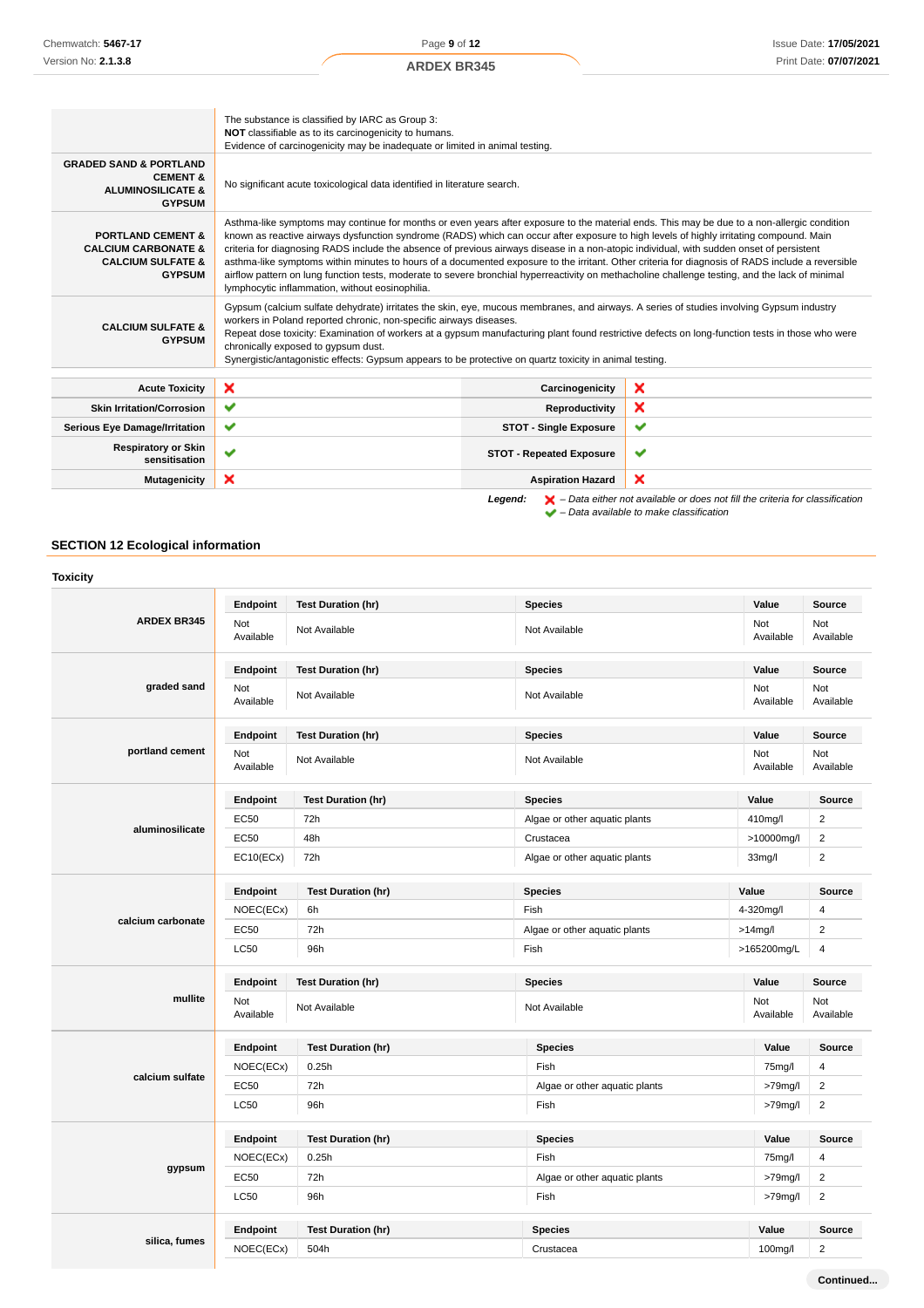|         | EC50 | 72h                                                                                                 | Algae or other aquatic plants                                                                                                                                                                                                                                                            | $\sim$ 250ma/l |  |
|---------|------|-----------------------------------------------------------------------------------------------------|------------------------------------------------------------------------------------------------------------------------------------------------------------------------------------------------------------------------------------------------------------------------------------------|----------------|--|
|         | LC50 | 96h                                                                                                 | Fish                                                                                                                                                                                                                                                                                     | $>100$ mg/l    |  |
| Leaend: |      | Data 6. NITE (Japan) - Bioconcentration Data 7. METI (Japan) - Bioconcentration Data 8. Vendor Data | Extracted from 1. IUCLID Toxicity Data 2. Europe ECHA Registered Substances - Ecotoxicological Information - Aquatic Toxicity 3. EPIWIN Suite<br>V3.12 (QSAR) - Aquatic Toxicity Data (Estimated) 4. US EPA, Ecotox database - Aquatic Toxicity Data 5. ECETOC Aquatic Hazard Assessment |                |  |

### **DO NOT** discharge into sewer or waterways.

### **Persistence and degradability**

| Ingredient      | Persistence: Water/Soil | <b>Persistence: Air</b> |
|-----------------|-------------------------|-------------------------|
| calcium sulfate | <b>HIGH</b>             | <b>HIGH</b>             |
| gypsum          | <b>HIGH</b>             | <b>HIGH</b>             |

#### **Bioaccumulative potential**

| Ingredient      | Bioaccumulation           |
|-----------------|---------------------------|
| calcium sulfate | LOW (LogKOW = $-2.2002$ ) |
| gypsum          | LOW (LogKOW = -2.2002)    |

### **Mobility in soil**

| Ingredient      | <b>Mobility</b>       |
|-----------------|-----------------------|
| calcium sulfate | LOW ( $KOC = 6.124$ ) |
| gypsum          | LOW (KOC = $6.124$ )  |

### **SECTION 13 Disposal considerations**

| Waste treatment methods             |                                                                                                                                                                                                                                                                                                                                              |  |
|-------------------------------------|----------------------------------------------------------------------------------------------------------------------------------------------------------------------------------------------------------------------------------------------------------------------------------------------------------------------------------------------|--|
| <b>Product / Packaging disposal</b> | <b>DO NOT</b> allow wash water from cleaning or process equipment to enter drains.<br>It may be necessary to collect all wash water for treatment before disposal.<br>In all cases disposal to sewer may be subject to local laws and regulations and these should be considered first.<br>Where in doubt contact the responsible authority. |  |

Ensure that the hazardous substance is disposed in accordance with the Hazardous Substances (Disposal) Notice 2017

#### **Disposal Requirements**

Packages that have been in direct contact with the hazardous substance must be only disposed if the hazardous substance was appropriately removed and cleaned out from the package. The package must be disposed according to the manufacturer's directions taking into account the material it is made of. Packages which hazardous content have been appropriately treated and removed may be recycled.

The hazardous substance must only be disposed if it has been treated by a method that changed the characteristics or composition of the substance and it is no longer hazardous.

# **SECTION 14 Transport information**

### **Labels Required**

| ------------- |                             |  |
|---------------|-----------------------------|--|
| Marine        | <b>NO</b>                   |  |
| <b>HAZCHE</b> | Not Annlicable<br>avıc<br>w |  |
|               |                             |  |

**Land transport (UN): NOT REGULATED FOR TRANSPORT OF DANGEROUS GOODS**

**Air transport (ICAO-IATA / DGR): NOT REGULATED FOR TRANSPORT OF DANGEROUS GOODS**

**Sea transport (IMDG-Code / GGVSee): NOT REGULATED FOR TRANSPORT OF DANGEROUS GOODS**

**Transport in bulk according to Annex II of MARPOL and the IBC code**

Not Applicable

### **Transport in bulk in accordance with MARPOL Annex V and the IMSBC Code**

| <b>Product name</b> | Group         |
|---------------------|---------------|
| graded sand         | Not Available |
| portland cement     | Not Available |
| aluminosilicate     | Not Available |
| calcium carbonate   | Not Available |
| mullite             | Not Available |
| calcium sulfate     | Not Available |
| gypsum              | Not Available |
| silica, fumes       | Not Available |

# **Transport in bulk in accordance with the ICG Code**

|                                     | Tvne<br>,,,, |
|-------------------------------------|--------------|
| $\alpha$ ra<br>nnc<br>$\sim$ $\sim$ | $\sim$       |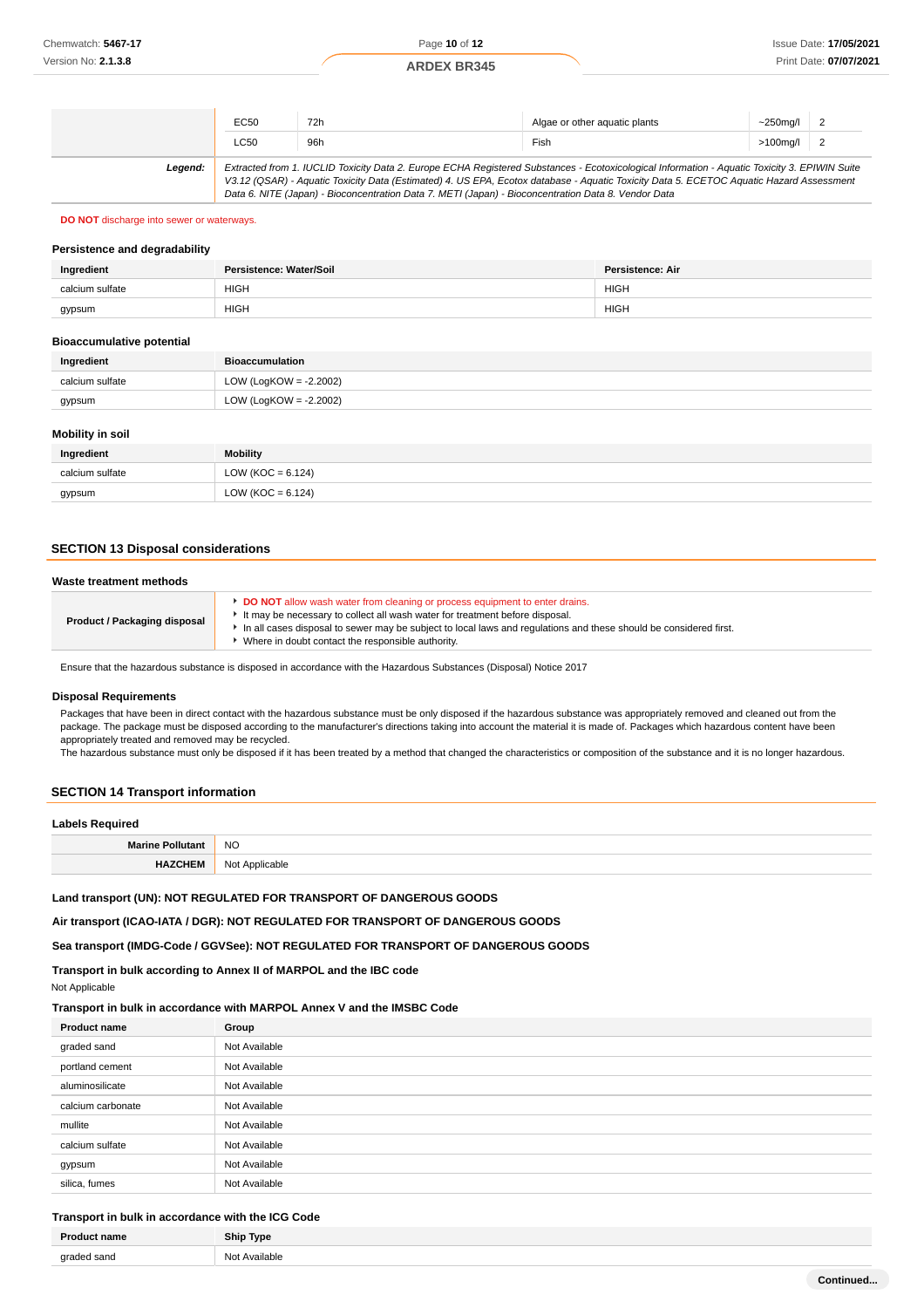| <b>ARDEX BR3</b> |  |
|------------------|--|
|                  |  |

| <b>Product name</b> | <b>Ship Type</b> |
|---------------------|------------------|
| portland cement     | Not Available    |
| aluminosilicate     | Not Available    |
| calcium carbonate   | Not Available    |
| mullite             | Not Available    |
| calcium sulfate     | Not Available    |
| gypsum              | Not Available    |
| silica, fumes       | Not Available    |
|                     |                  |

# **SECTION 15 Regulatory information**

### **Safety, health and environmental regulations / legislation specific for the substance or mixture**

This substance is to be managed using the conditions specified in an applicable Group Standard

| <b>HSR Number</b> | *roup Standard                                              |
|-------------------|-------------------------------------------------------------|
| <b>HSR002544</b>  | Construction Products Subsidiary Hazard Group Standard 2020 |

Please refer to Section 8 of the SDS for any applicable tolerable exposure limit or Section 12 for environmental exposure limit.

| graded sand is found on the following regulatory lists                                                                             |                                                                                                                      |
|------------------------------------------------------------------------------------------------------------------------------------|----------------------------------------------------------------------------------------------------------------------|
| Chemical Footprint Project - Chemicals of High Concern List                                                                        | New Zealand Hazardous Substances and New Organisms (HSNO) Act - Classification                                       |
| International Agency for Research on Cancer (IARC) - Agents Classified by the IARC                                                 | of Chemicals                                                                                                         |
| Monographs                                                                                                                         | New Zealand Hazardous Substances and New Organisms (HSNO) Act - Classification<br>of Chemicals - Classification Data |
| International Agency for Research on Cancer (IARC) - Agents Classified by the IARC<br>Monographs - Group 1: Carcinogenic to humans | New Zealand Inventory of Chemicals (NZIoC)                                                                           |
| New Zealand Approved Hazardous Substances with controls                                                                            | New Zealand Workplace Exposure Standards (WES)                                                                       |
|                                                                                                                                    |                                                                                                                      |
| portland cement is found on the following regulatory lists                                                                         |                                                                                                                      |
| New Zealand Inventory of Chemicals (NZIoC)                                                                                         | New Zealand Workplace Exposure Standards (WES)                                                                       |
| aluminosilicate is found on the following regulatory lists                                                                         |                                                                                                                      |
| New Zealand Inventory of Chemicals (NZIoC)                                                                                         |                                                                                                                      |
|                                                                                                                                    |                                                                                                                      |
| calcium carbonate is found on the following regulatory lists                                                                       |                                                                                                                      |
| New Zealand Approved Hazardous Substances with controls                                                                            | New Zealand Inventory of Chemicals (NZIoC)                                                                           |
| New Zealand Hazardous Substances and New Organisms (HSNO) Act - Classification<br>of Chemicals                                     | New Zealand Workplace Exposure Standards (WES)                                                                       |
| New Zealand Hazardous Substances and New Organisms (HSNO) Act - Classification<br>of Chemicals - Classification Data               |                                                                                                                      |
|                                                                                                                                    |                                                                                                                      |
| mullite is found on the following regulatory lists                                                                                 |                                                                                                                      |
| New Zealand Inventory of Chemicals (NZIoC)                                                                                         |                                                                                                                      |
| calcium sulfate is found on the following regulatory lists                                                                         |                                                                                                                      |
| New Zealand Inventory of Chemicals (NZIoC)                                                                                         | New Zealand Workplace Exposure Standards (WES)                                                                       |
|                                                                                                                                    |                                                                                                                      |
| gypsum is found on the following regulatory lists                                                                                  |                                                                                                                      |
| New Zealand Inventory of Chemicals (NZIoC)                                                                                         | New Zealand Workplace Exposure Standards (WES)                                                                       |
| silica, fumes is found on the following regulatory lists                                                                           |                                                                                                                      |
| New Zealand Inventory of Chemicals (NZIoC)                                                                                         | New Zealand Workplace Exposure Standards (WES)                                                                       |
|                                                                                                                                    |                                                                                                                      |

# **Hazardous Substance Location**

Subject to the Health and Safety at Work (Hazardous Substances) Regulations 2017.

| <b>Hazard Class</b> | Quantities     |
|---------------------|----------------|
| Not Applicable      | Not Applicable |

#### **Certified Handler**

Subject to Part 4 of the Health and Safety at Work (Hazardous Substances) Regulations 2017.

| <b>Class of substance</b> | Quantities     |
|---------------------------|----------------|
| Not Applicable            | Not Applicable |

Refer Group Standards for further information

### **Maximum quantities of certain hazardous substances permitted on passenger service vehicles**

Subject to Regulation 13.14 of the Health and Safety at Work (Hazardous Substances) Regulations 2017.

| <b>Hazard Class</b> | Gas (aggregate water capacity in mL) | Liquid (L) | Solid (kg) | Maximum quantity per package for each classification |
|---------------------|--------------------------------------|------------|------------|------------------------------------------------------|
| 6.5A or 6.5B        | 120                                  |            |            |                                                      |

### **Tracking Requirements**

Not Applicable